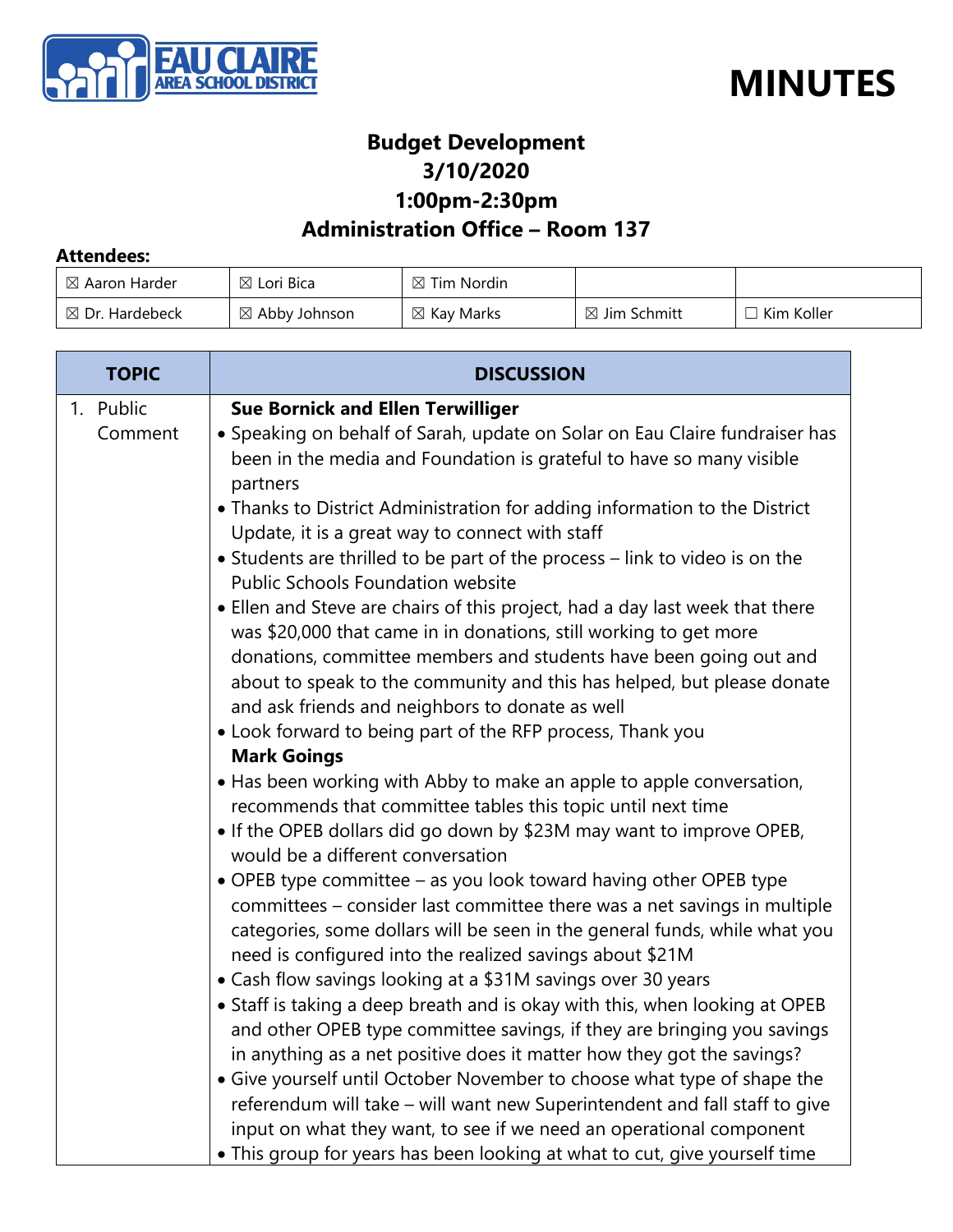# **MINUTES**

|              | <b>MINUT</b><br>EA SCHOOL DISTRI                                                                                                                                                                                                                                                                                                                                                                                                                                                                                                                                                                                                                                                                                                                                                                                                                                                                                                                                          |
|--------------|---------------------------------------------------------------------------------------------------------------------------------------------------------------------------------------------------------------------------------------------------------------------------------------------------------------------------------------------------------------------------------------------------------------------------------------------------------------------------------------------------------------------------------------------------------------------------------------------------------------------------------------------------------------------------------------------------------------------------------------------------------------------------------------------------------------------------------------------------------------------------------------------------------------------------------------------------------------------------|
| 2. Actuarial | • Abby provided clarification on Cash Flow vs. Unfunded Liability                                                                                                                                                                                                                                                                                                                                                                                                                                                                                                                                                                                                                                                                                                                                                                                                                                                                                                         |
| Study        | • Cash Flow is what we are paying year to year day to day for those                                                                                                                                                                                                                                                                                                                                                                                                                                                                                                                                                                                                                                                                                                                                                                                                                                                                                                       |
| Review       | benefits, based upon the actual people who have retired                                                                                                                                                                                                                                                                                                                                                                                                                                                                                                                                                                                                                                                                                                                                                                                                                                                                                                                   |
| Follow-up    | • Cash Flow is like writing a check - paid today                                                                                                                                                                                                                                                                                                                                                                                                                                                                                                                                                                                                                                                                                                                                                                                                                                                                                                                          |
|              | . Unfunded Liability is the value that has been earned to date, this includes<br>those people who are 40 that have earned 10%, but we don't owe them<br>yet, this number changes every time we look at the numbers based upon<br>who may retire and who has left the program<br>• Shows what they have earned, not a projection of what they could earn<br>• Cash flow is estimating on the 30-year picture that they will earn all of it<br>. We have a new study every two years because we need to understand our<br>liability and what is changing<br>• Cash flow is projected for the next 30-years, but it is not over in 30 years<br>• Cash flow statement only shows health and dental and stipend is on a<br>different report<br>• What is the \$124M vs \$89M? The \$3M is a savings that starts in 2021, we<br>are really at like \$121M  What is the \$89M? To get apples to apples you<br>must add in the stipend (20% of base x number of years worked) the |
|              | previous actuarial study did not take into account the HRA stipend<br>deposit                                                                                                                                                                                                                                                                                                                                                                                                                                                                                                                                                                                                                                                                                                                                                                                                                                                                                             |
|              | • There are multiple factors that make these numbers                                                                                                                                                                                                                                                                                                                                                                                                                                                                                                                                                                                                                                                                                                                                                                                                                                                                                                                      |
|              | • After the 30-year projection the tail end of the OPEB eligible staff starts to<br>taper off                                                                                                                                                                                                                                                                                                                                                                                                                                                                                                                                                                                                                                                                                                                                                                                                                                                                             |
|              | • The real question is are we okay with a \$6M payment each year now?<br>• Naturally with people moving onto different things in life there will be<br>change in the cash flow and liability                                                                                                                                                                                                                                                                                                                                                                                                                                                                                                                                                                                                                                                                                                                                                                              |
|              | • How is cash flow projected, is it x people working and a portion of them<br>will make it to the end also includes inflation of health and dental, past<br>rate of retirees/WRS rate of retiree, other factors as well                                                                                                                                                                                                                                                                                                                                                                                                                                                                                                                                                                                                                                                                                                                                                   |
|              | • Finding it hard to believe that by doing nothing we have saved \$10M and<br>50 people have left the program, we are working to get clarification<br>comparing apples to apples                                                                                                                                                                                                                                                                                                                                                                                                                                                                                                                                                                                                                                                                                                                                                                                          |
|              | • We are looking at the big picture to try to see the impact of the changes<br>we made-Confident that the \$3M savings from the cap is a correct savings                                                                                                                                                                                                                                                                                                                                                                                                                                                                                                                                                                                                                                                                                                                                                                                                                  |
|              | • HRA contribution discontinuing after first year of retirement is a one-time<br>savings of \$150,000 because it is part of the general budget, not the OPEB<br>liability                                                                                                                                                                                                                                                                                                                                                                                                                                                                                                                                                                                                                                                                                                                                                                                                 |
|              | . If we didn't make the change could possibly spend \$4.5M over 30 years                                                                                                                                                                                                                                                                                                                                                                                                                                                                                                                                                                                                                                                                                                                                                                                                                                                                                                  |
|              | • Costs we are committed to, have changed                                                                                                                                                                                                                                                                                                                                                                                                                                                                                                                                                                                                                                                                                                                                                                                                                                                                                                                                 |
|              | • There is risk to OPEB that isn't in other budget categories                                                                                                                                                                                                                                                                                                                                                                                                                                                                                                                                                                                                                                                                                                                                                                                                                                                                                                             |
|              | • When we looked at the scenarios, we were reducing the volatility                                                                                                                                                                                                                                                                                                                                                                                                                                                                                                                                                                                                                                                                                                                                                                                                                                                                                                        |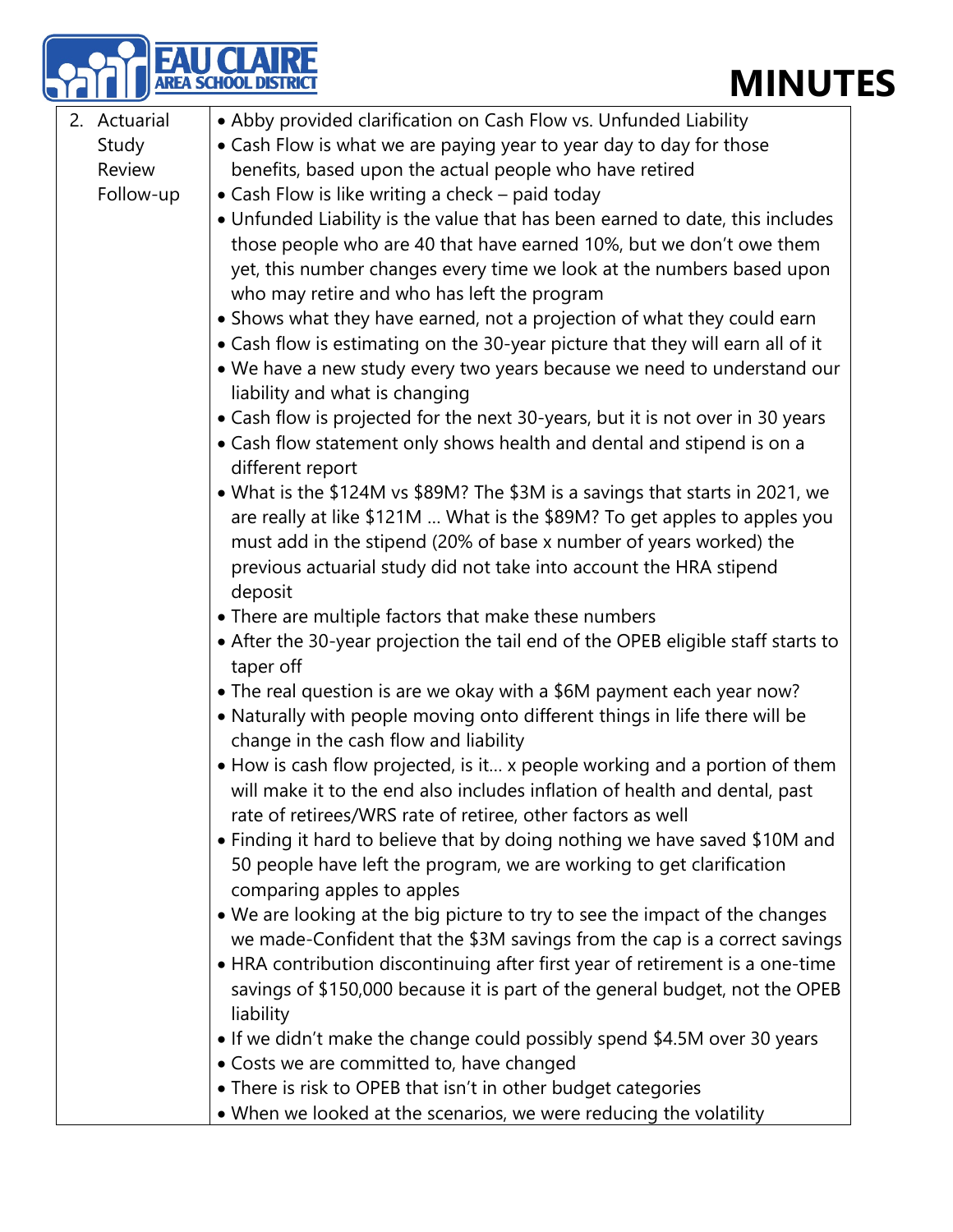## **MINUTES**

| EA SCHOOL DIST<br><b>MINUT</b>                                                                                                                                                               |
|----------------------------------------------------------------------------------------------------------------------------------------------------------------------------------------------|
| • OPEB question from the Chamber – the district has been working to get                                                                                                                      |
| its unfunded liability of millions – what is the district's plan to help the<br><b>OPEB</b>                                                                                                  |
| • There is a reason we keep talking about this and no one likes to talk<br>about things that were talked about in the past                                                                   |
| • Modification of cap effects the budget, but not the financial statements<br>• Option B for retirees moving off health care plan after COBRA                                                |
| • What about 3&5%? Linda wanted to verify numbers as they were from a<br>long time ago                                                                                                       |
| • COBRA – what is the impact for those people who we are asking to move<br>to another plan?                                                                                                  |
| • Brand new state plan called ETF plan, provides group plan rate and                                                                                                                         |
| premiums could come out of the WRS pension payment                                                                                                                                           |
| • Targeted savings amount is a good objective, feel like we have agreed as<br>a Board that the ballparks seemed too high really important question to<br>answer, if not that, then how much? |
| • There are few targets as big as OPEB, it is naturally going to be part of the<br>conversation, part of the work that we are doing                                                          |
| • What else is on the table to talk about, conversation is ongoing, don't<br>think that it is wrong to talk about a number                                                                   |
| • Target savings to the full budget is a good question, what is the number<br>we need to feel comfortable                                                                                    |
| • COBRA could be about \$500,000 per year                                                                                                                                                    |
| . BOARD CONVERSATION FOR FULL CONVERSATION TO DECIDE WHAT<br><b>TARGET SAVINGS WOULD BE</b>                                                                                                  |
| • \$3M per year that has some sort of acceptability, feel like we need it, this                                                                                                              |
| year a slight surplus, the conditions were great, but they were totally out<br>of our control, we need to be ready to brace for impact                                                       |
| • So much viability in the biennium budgets, now things look pretty good,<br>but in one or two years it could be totally different                                                           |
| • Lucky to have a breathing year to prepare                                                                                                                                                  |
| • Why \$3M? seems to be how much we are missing regularly, has been                                                                                                                          |
| average  if we didn't do everything possible that is where we would be                                                                                                                       |
| at, have noted that we have made lots of cuts and there aren't many                                                                                                                          |
| things left to cut, Operations would be a good Fund to start with                                                                                                                            |
| PUBLIC COMMENT                                                                                                                                                                               |
| • Additional HRA, how to account for those things, ultimately as a Board                                                                                                                     |
| would like to see a 2-year trend on where we are going                                                                                                                                       |
| • Would suggest, insurance as you need, it would be overwhelming for                                                                                                                         |
| payroll to do this, but the people who are retiring this year, use as a data                                                                                                                 |
| set to see what the potential savings would be                                                                                                                                               |